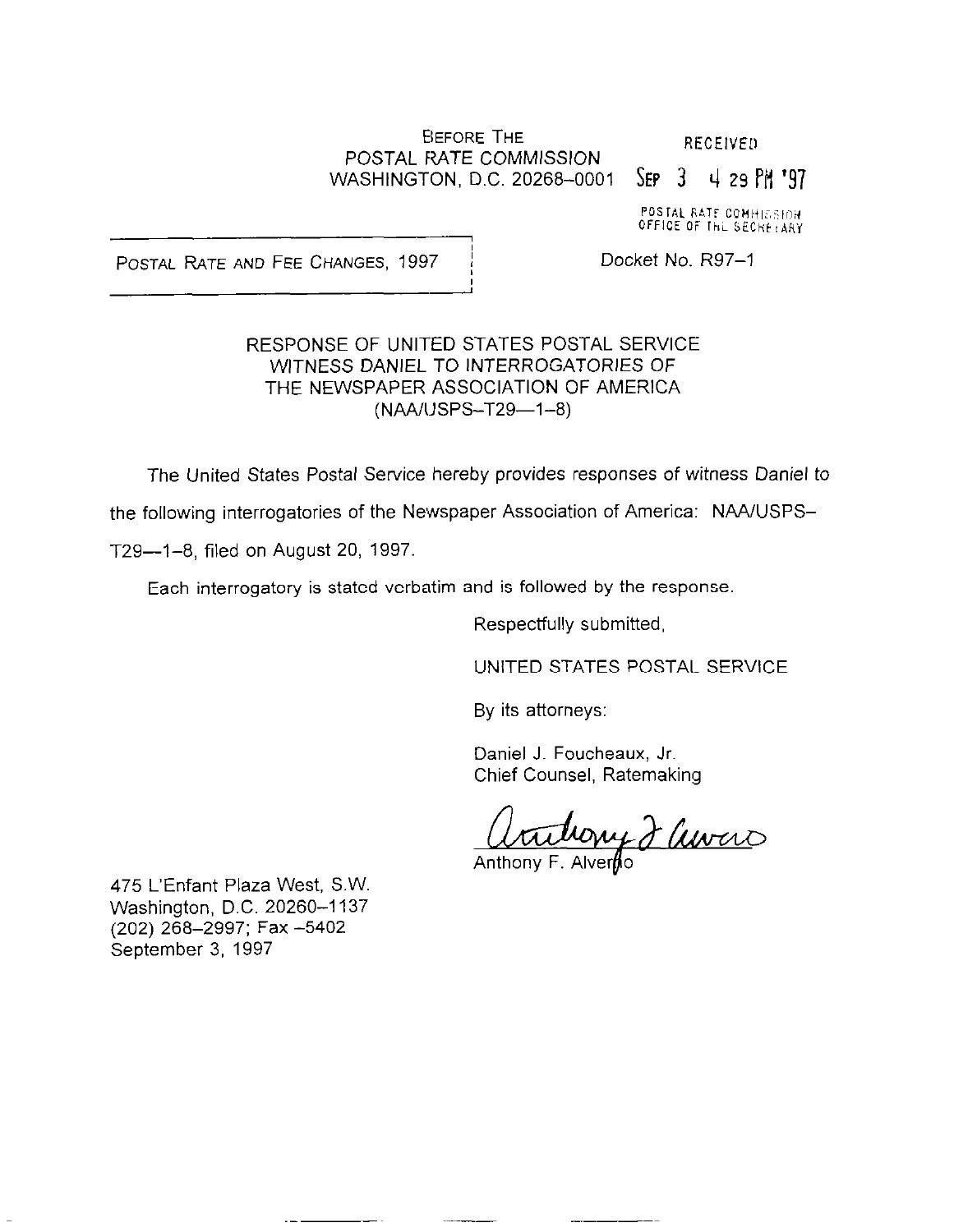## NAAIUSPS-T29-1.

Please refer to Exhibit USPS-29C, page 3.

- (a.) Please confirm that "Regular" as used in this exhibit includes the Standard Regular and Standard ECR subclasses, but no non-profit subclasses. If you cannot confirm, please explain why not.
- $(b.)$ Please explain why letters and non-letters are assumed to have the same unit transportation costs in this exhibit.
- $(c.)$ Do the unit transportation costs for Enhanced Carrier Route (ECR) mail in this exhibit reflect the current overall level of dropshipping for all Standard A Regular mail? If not, what adjustment is made to the transportation costs to reflect a different level of dropshipping.
- $(d.)$ Please provide separate unit transportation costs for the average ECR letter and the average ECR non-letter at current levels of dropshipping.
- (e.) Please provide separate unit transportation costs for the average ECR letter and the average ECR non-letter assuming no dropshipping.

# RESPONSE:

a. Confirmed for the title heading to Exhibit USPS29C; however, ECR subclass categories are identified in the row headings.

b. The only unit costs on page 3 of Exhibit USPS-29C used in this docket are the entries in the cells with borders in the "Total" column for Automation 5-Digit 100% DBCS dropship letters and ECR Basic letters. These costs are used by witness Moeller to project the cost of ECR Basic letters migrating Automation 5-Digit in his workpaper 1, page 24. Using an average transportation cost is reasonable because it is expected that mailers of the migrating letters will continue to exhibit similar dropshipping practices; therefore, transportation Costs for these pieces are not expected to differ substantially. The remaining figures reported in Exhibit USPS-29C page 3 are not used by any witness in this proceeding.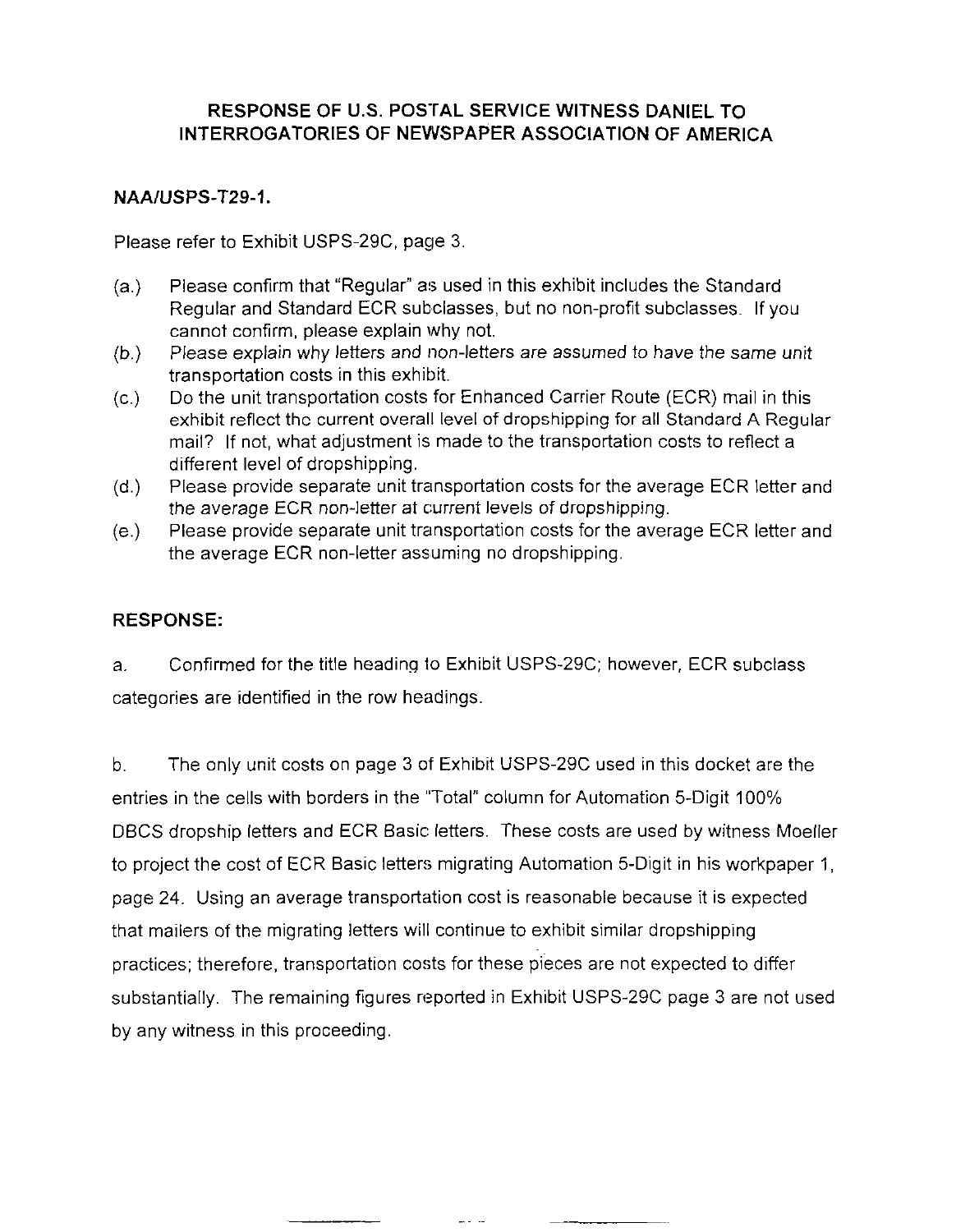C. The unit transportation cost in Exhibit USPS-29C, page 3, is the average across all shapes and both subclasses and reflects an overall level of dropshipping. See response to NAA/USPS-T29-1(b).

d-e. Transportation unit costs by shape are not available nor are they needed for setting discounts in this docket. See PRC Opinion MC95-1, page IV-132, para. 4293.

.-

— — — — — —

 $\alpha = 1$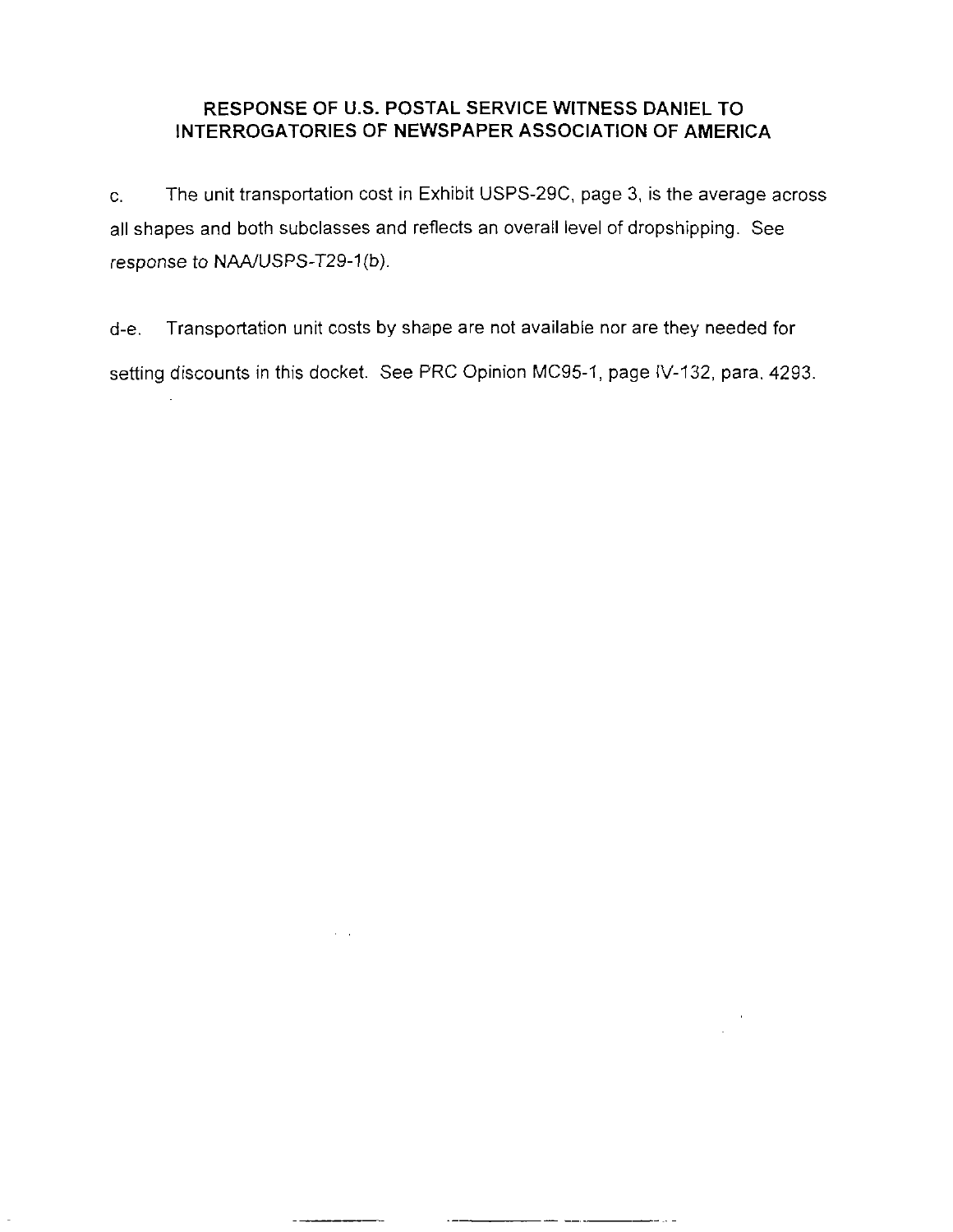#### NAAIUSPS-T29-2.

Please refer to Exhibit USPS-29C, page 3.

- (a,) Please explain how you derived the mail processing cost of 3.0523 cents per piece for the "100% DBCS dropship like ECR" letters migrating to Automation 5- Digit mail.
- (b.) Please explain how you derivecl the delivery costs of 3.316 cents per piece for the 100% DBCS dropship like ECR" letters migrating to Automation 5-Digit mail.

## RESPONSE:

a. The mail processing costs for letters migrating from ECR Basic to Automation 5- Digit are derived from the model on pages 7 and 8 of Appendix I. As presented on pages 7-8 of Appendix I, all 10,000 pieces are entered on DBCS. This yields a mail processing model cost of 2.4373 cents, and a total unit cost of 3.372 cents, after the model cost is multiplied by the proportional CRA adjustment factor of 1.0661, and the fixed CRA adjustment is added to this product. This mail processing unit cost is adjusted by subtracting 0.3197 cents, the difference in dropshipping costs of ECR Basic migrating letters (0.5497 cents) and total other letters (0.2300 cents), as reported on page 5 of Exhibit USPS-29D.

b. The delivery unit cost is a weighted average of the cost of delivering non-delivery point sequenced (DPS) letters (4.6 cents) and DPS letters (3.2 cents) from witness Hume's testimony (Exhibit USPS-188 page 6) using the DPS percentage of 90.25 percent as indicated in the mail flow on page 7 of Appendix I.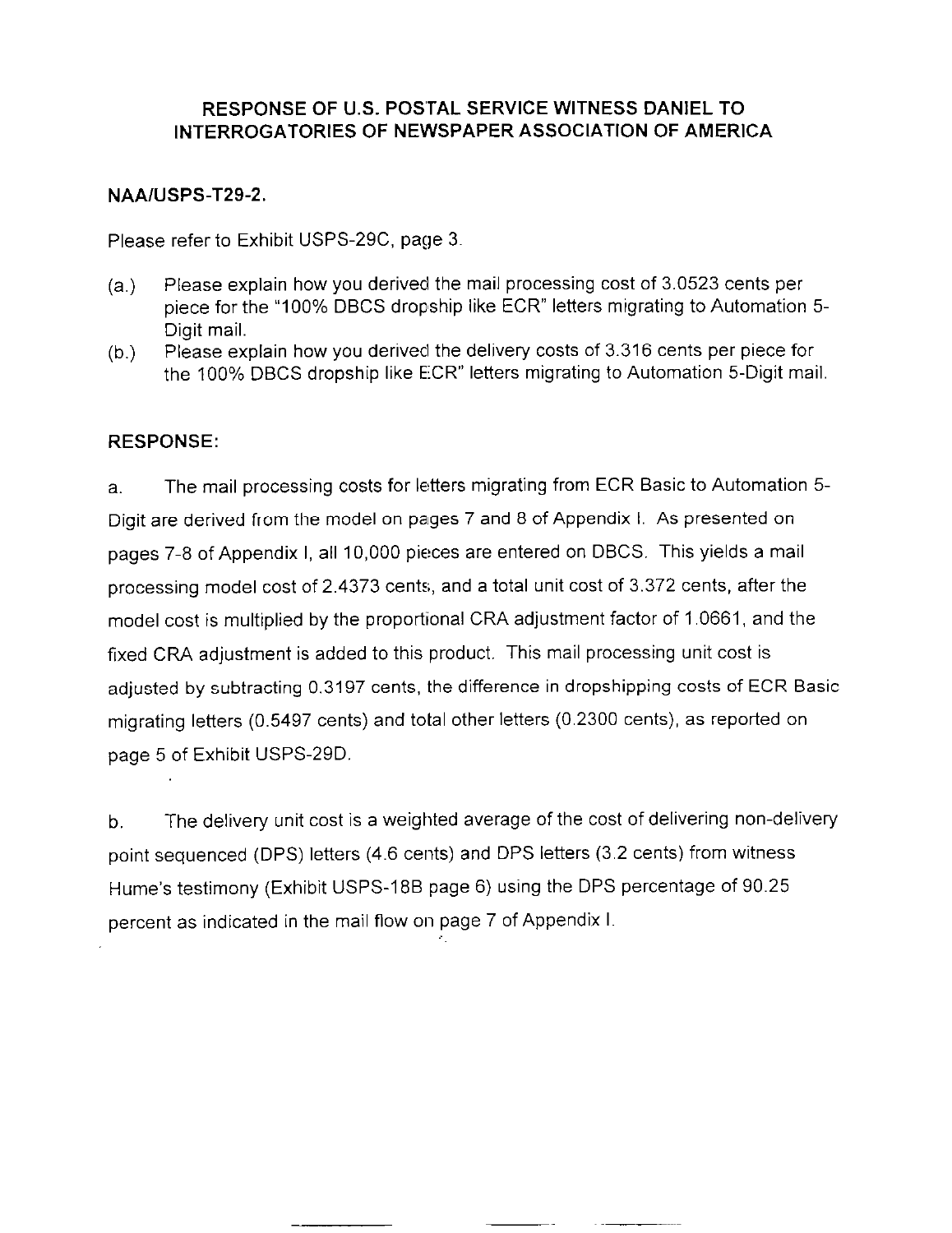#### NAA/USPS-T29-3.

Please refer to Exhibit USPS-29D, page 3. Please confirm that the unit cost avoidances used in this exhibit represent total unit cost savings -- both transportation and non-transportation -- associated with dropshipping.

 $\sim 10^4$ 

#### RESPONSE:

Confirmed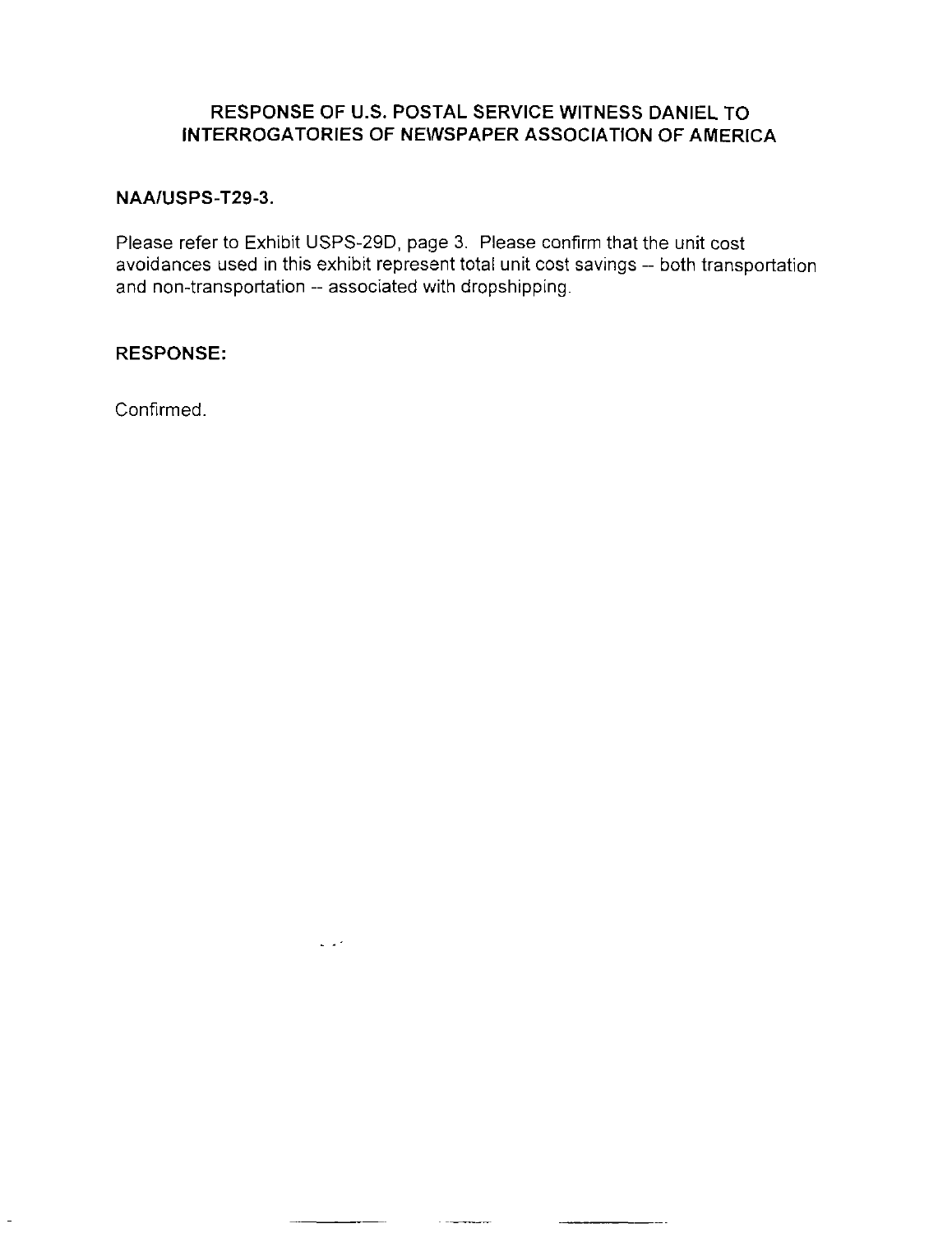### NAAIUSPS-T29-4.

Please refer to Exhibit USPS-29C, page 2. Please explain why the entire dropship savings -- both transportation and non-transportation cost savings -- are added to the ECR mail processing costs when computing the unit costs in this exhibit, rather than the non-transportation savings only.

### RESPONSE:

Ideally, only non-transportation cost savings would have been added to the ECR mail processing costs.

 $\bar{z}$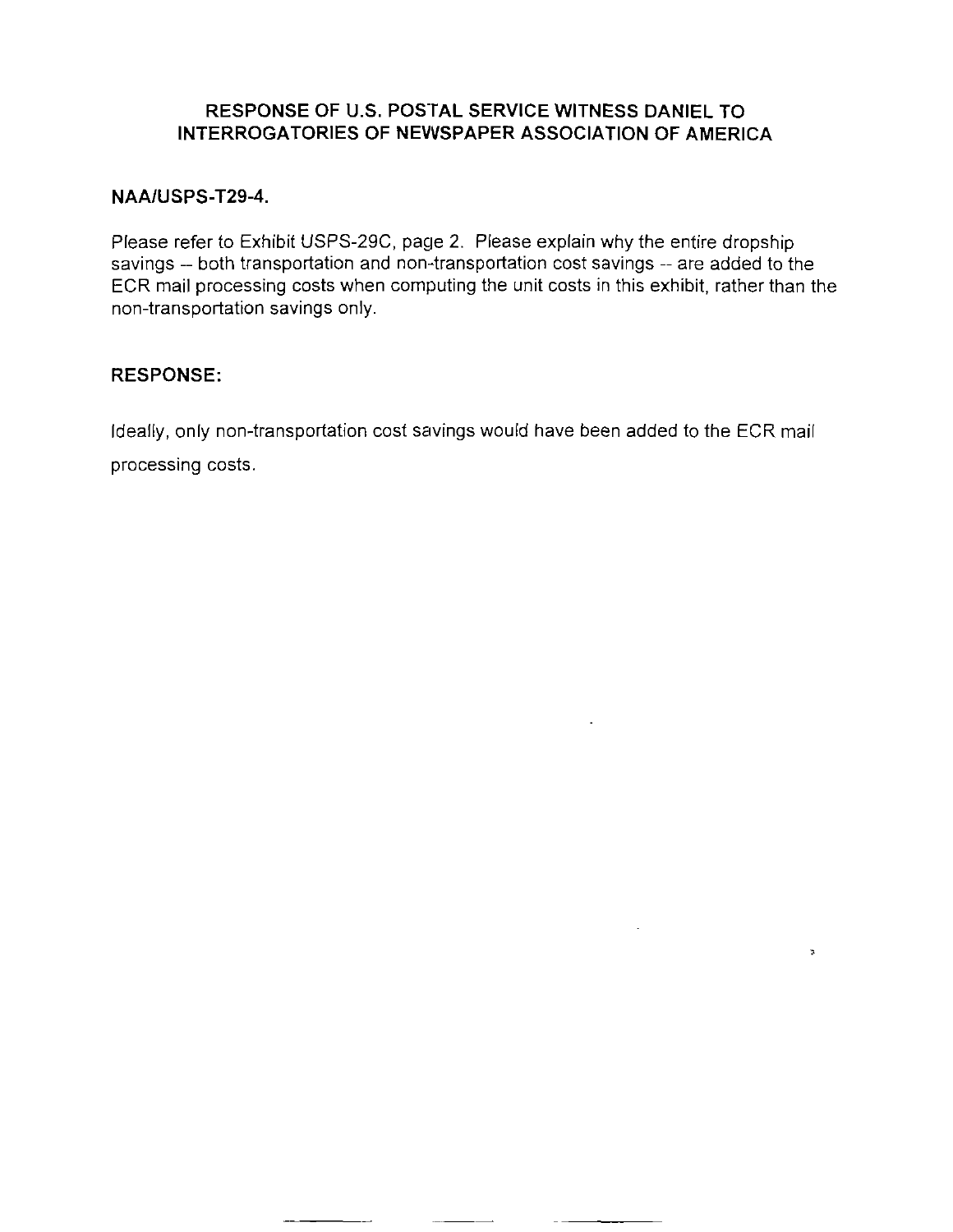## NAAIUSPS-T29-5.

Please refer to Exhibit USPS-29C, page 3, footnote 5. Please confirm that ECR transportation costs total 0.1877 cents per piece. If you cannot confirm, please provide the correct number.

# RESPONSE:

Confirmed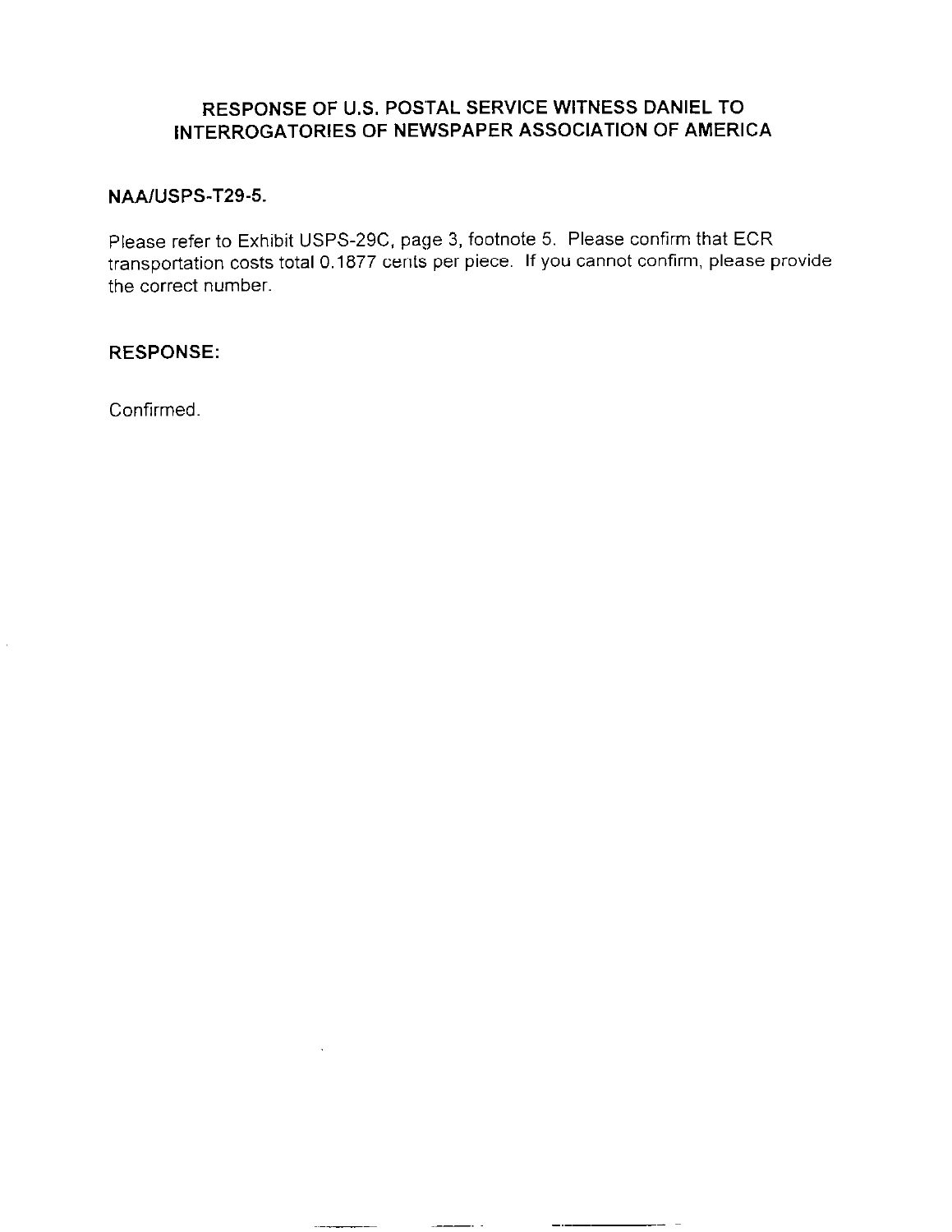#### NAAIUSPS-T29-6.

Please refer to Exhibit USPS-29C, page 3, footnote 5. Please confirm that Regular Other transportation costs total 0.9196 cents per piece. If you cannot confirm, please provide the correct number.

#### RESPONSE:

Confirmed, assuming that "Regular Other" in the question refers to "Regular subclass"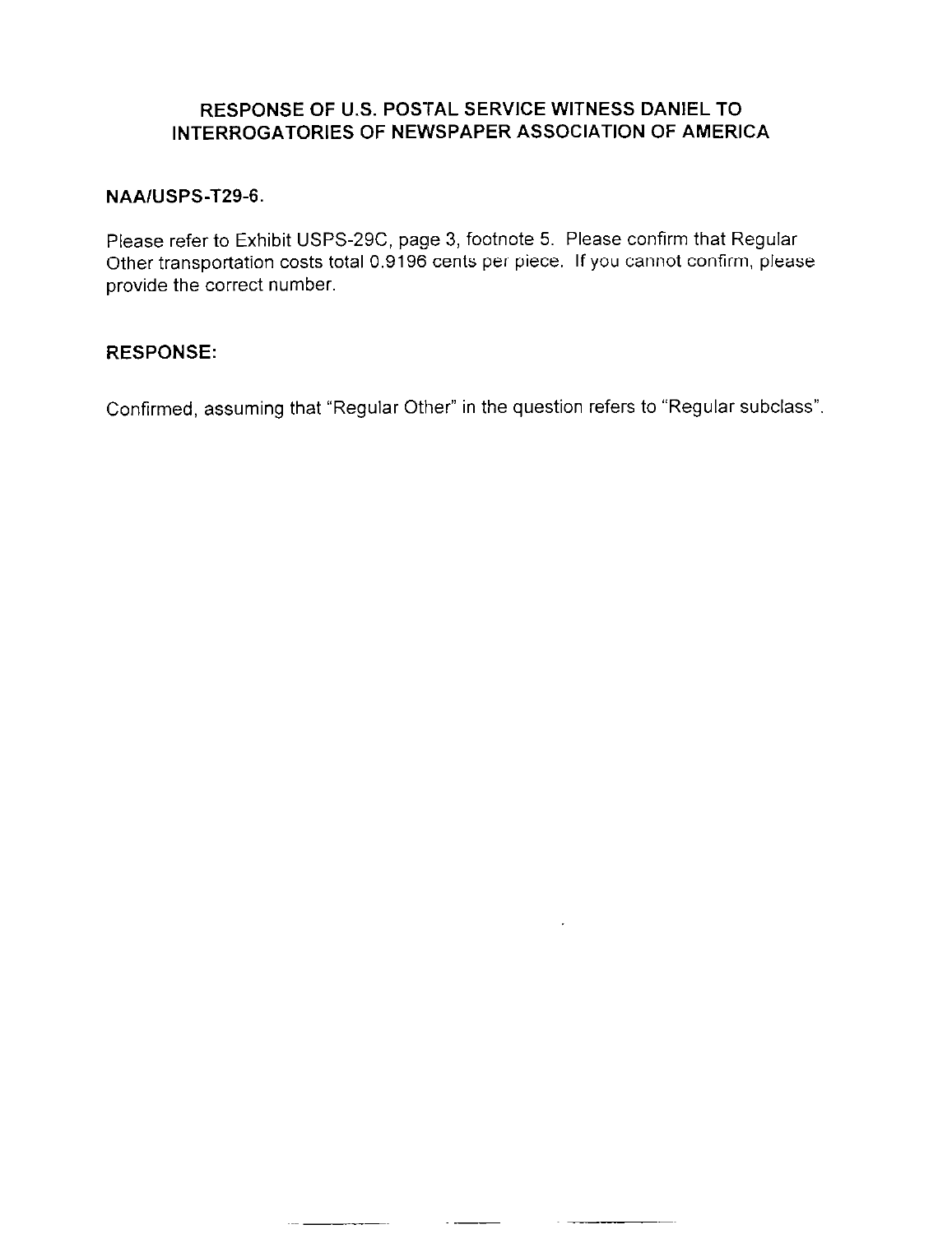#### NAAIUSPS-T29-7.

Please refer to Exhibit USPS-290, page 3

- (a.) Please confirm that the average Standard ECR letter weighs 1.023 ounces. If you cannot confirm this weight, please provide the average weight of an ECR letter.
- (b.) Please confirm that the average Standard ECR non-letter weighs 3.138 ounces. If you cannot confirm this weight, please provide the average weight of an ECR non-letter.
- (c.) Assuming no dropshipment, would the average ECR non-letter have a unit transportation cost equal to 3.067 times the unit transportation cost of the average ECR letter.

 $(i)$  If no, please explain why transportation costs are not proportional to weight within ECR mail and describe how to compute the difference in the unit transportation cost by shape.

#### RESPONSE:

a. According to the FY96 Billing Determinants (USPS LR-H-145), the average Standard ECR letter weighs 1.023 ounces.

b. According to the FY96 Billing Determinants (USPS LR-H-145), the average Standard ECR nonletter weighs 3.138 ounces.

C. Transportation unit costs are outside the scope of my testimony; however, I

understand that assuming no dropshipment, the average ECR nonletter would not have

unit transportation costs equal to a multiple of 3.067, which represents the ratio of

average weight of an ECR nonletter to the average weight of an ECR letter. This is

because cubic foot miles, as opposed to weight, are the driver of highway

transportation costs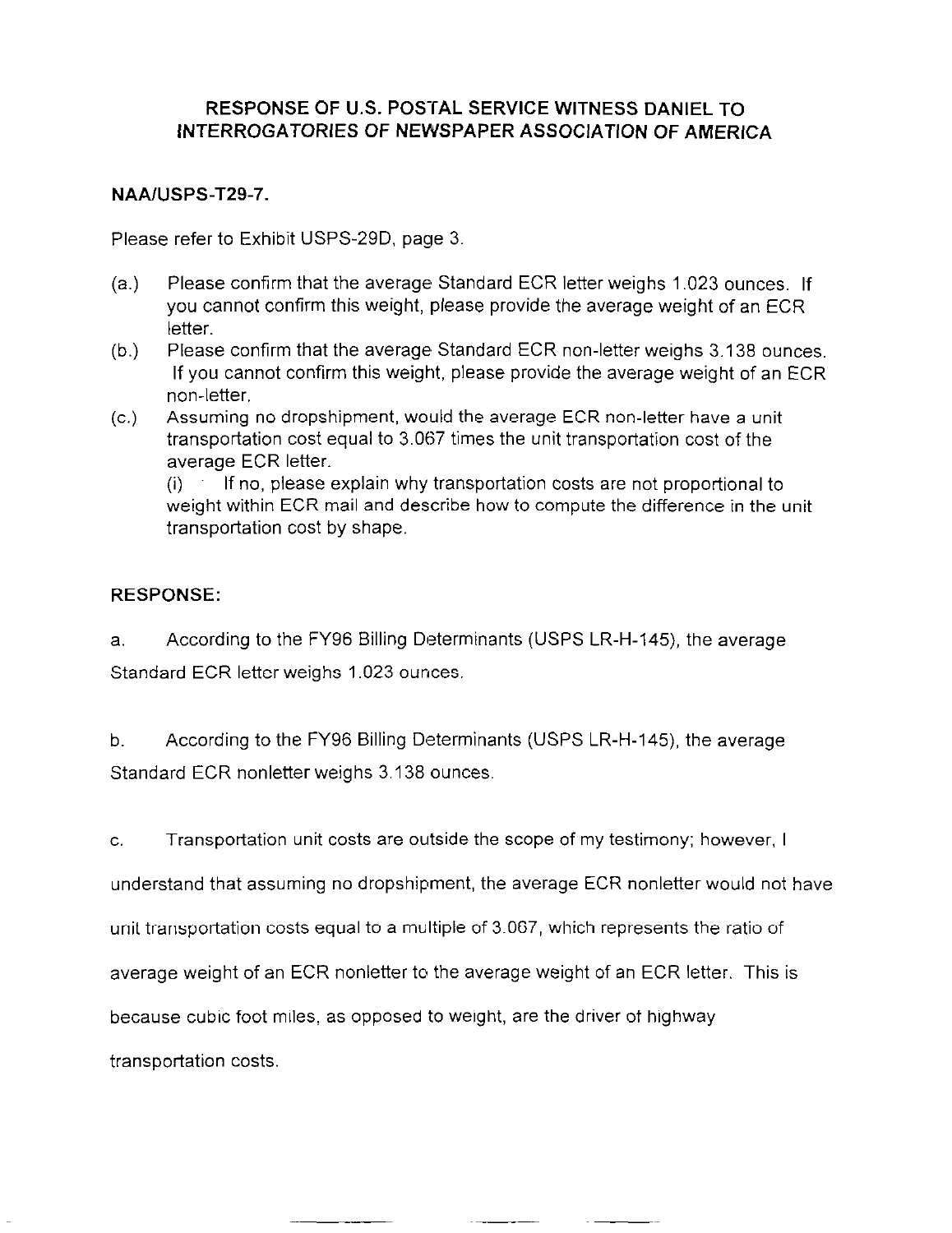NAA/USPS-T29-8. Please refer to Exhibit USPS-29C, page 2.

- (a.) Please explain why the mail processing costs for Standard Regular Other (non-ECR) mail have not been adjusied to reflect zero percent dropshipping.
- (b.) Do the cost differences between letters and nonletters for Standard Regular Other mail in this exhibit include the cost difference arising from differences in the level of dropshipping? If no, what adjustment was made to remove the differences in the level of dropshipping between letters and non-letters.

# RESPONSE:

a. Different methodologies were used between the two subclasses. For the Regular subclass, the mail flow model methodology used is not affected by differing levels of dropshipping. The CRA-based methodology in ECR, however, relies on cost data which include the effects of different levels of dropshipping, thereby making an adjustment appropriate.

b. The costs for Standard Regular do not include cost differences arising from different levels of dropshipping; therefore, no adjustment was needed.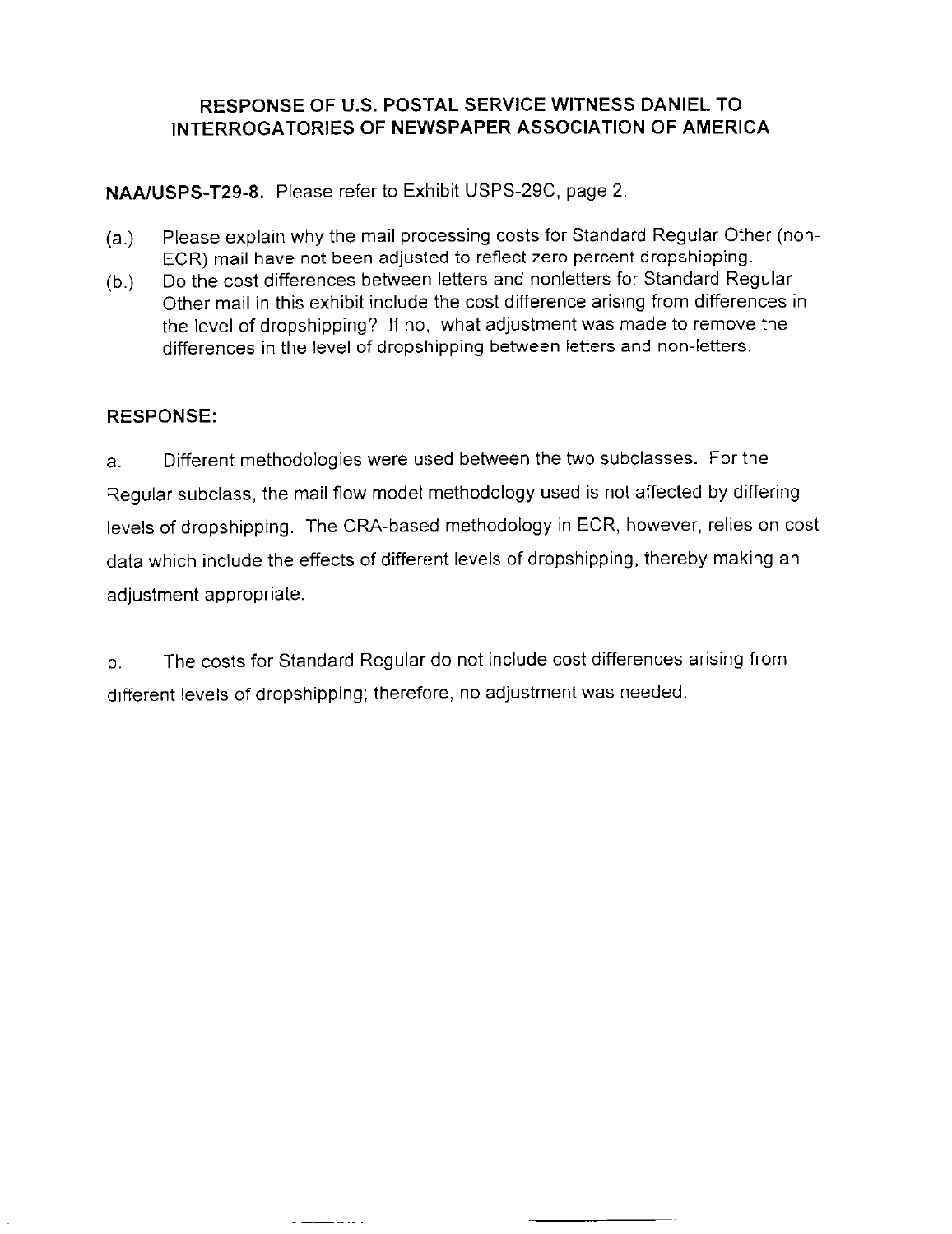## DECLARATION

I, Sharon Daniel, declare under penalty of perjury that the foregoing answers are true and correct, to the best of my knowledge, information, and belief.

 $\mathcal{L}^{\text{max}}(\mathcal{L}^{\text{max}})$  and  $\mathcal{L}^{\text{max}}(\mathcal{L}^{\text{max}})$ 

 $S_{k_{\alpha}N_{\alpha}}$ 

Dated: September 3, 1997